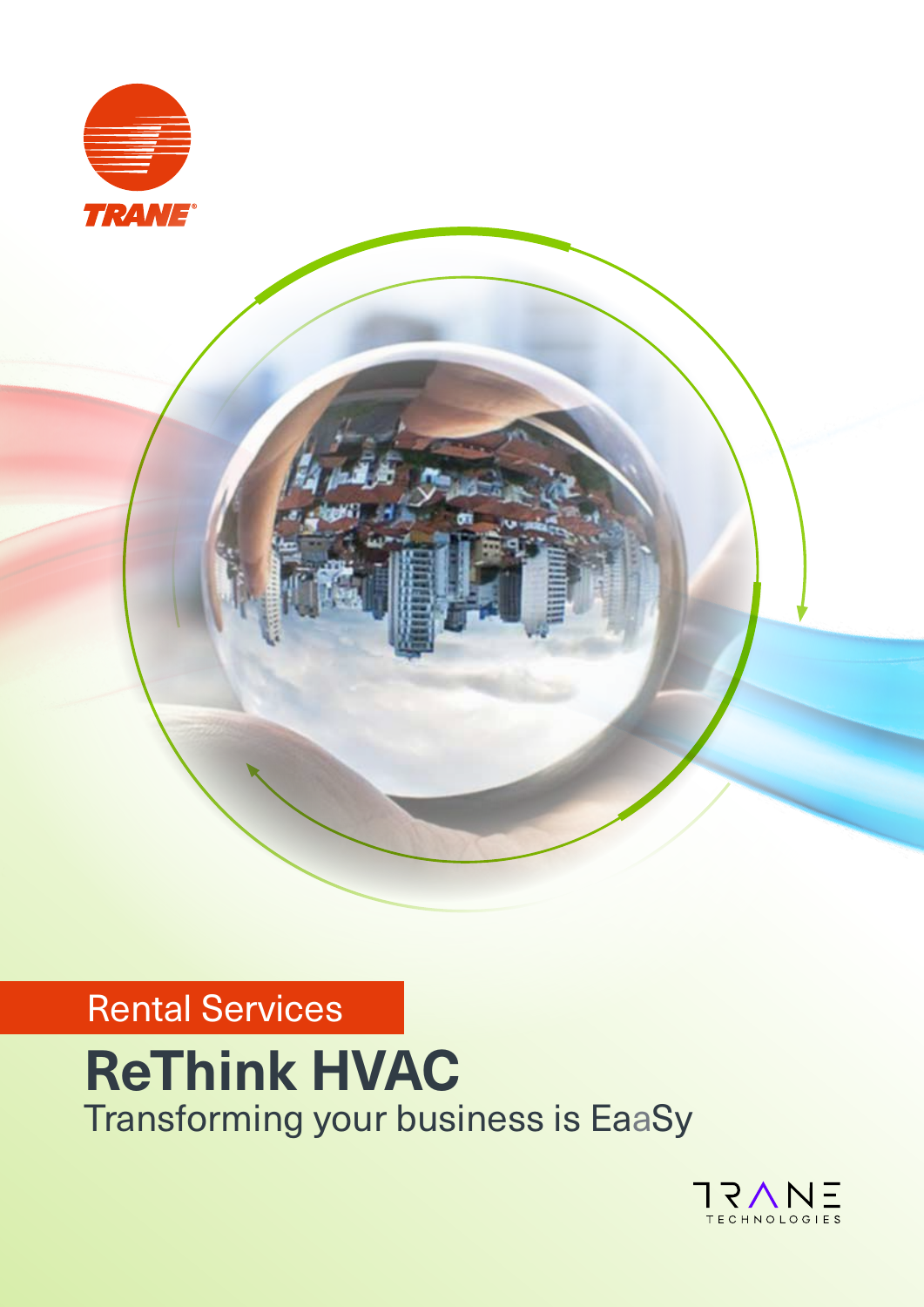## Why ReThink?

Trane ReThink makes it **EaaSy** to transform your operation.

## Time for a ReThink.

Businesses require cooling or heating for process or comfort. This is the task of your HVAC system, a significant piece of equipment and traditionally a fixed asset/fixed cost. Businesses today scale up and down rapidly, with cooling or heating needs following these trends. The dynamics of the demand are often in conflict with the static nature of the installation.

Equipment repairs, replacement and upgrades represent substantial capital investments, not without risk. Just as cloud computing services have replaced in-house systems, Trane Eaasy is a short-term or long-term rental program giving you **E**quipment **a**s **a S**ervice (EaaS). So you pay for using the equipment to deliver the cooling and heating you need, without the risk and burden of ownership.

> CONTINUOUS ACCESS TO THE LATEST **TECHNOLOGY**



## Trane EaaSy makes HVAC simple and gives you what you want, when you need it:

- A flexible solution, not a fixed asset.
- Paying for the capacity you actually need.
- Easy switching to more powerful and efficient equipment.
- An end to maintenance headaches.

**Now you can focus on what you do best: running your operation.**

#### How it works

Having assessed your requirements in detail, Trane Engineers will propose the right equipment to meet your needs in a flexible and customizable formula, with an agreed and all-inclusive monthly rate. **Now you can enjoy full control of your operating costs, lower risk and maximum flexibility.**

## We call it ReThinking. You'll call it EaaSy.

## ReThink your operation. Transformation is EaaSy.







LOWEST POSSIBLE ENERGY CONSUMPTION



THE MOST SUSTAINABLE SOLUTIONS



- **• EaaSy** COOLING
	- **• EaaSy** FREE COOLING
	- **• EaaSy** FREE HEATING
	- **• EaaSy** STANDBY
	- **• EaaSy** PARTIAL UTILIZATION

24/7 SUPPORT OR REMOTE MONITORING.